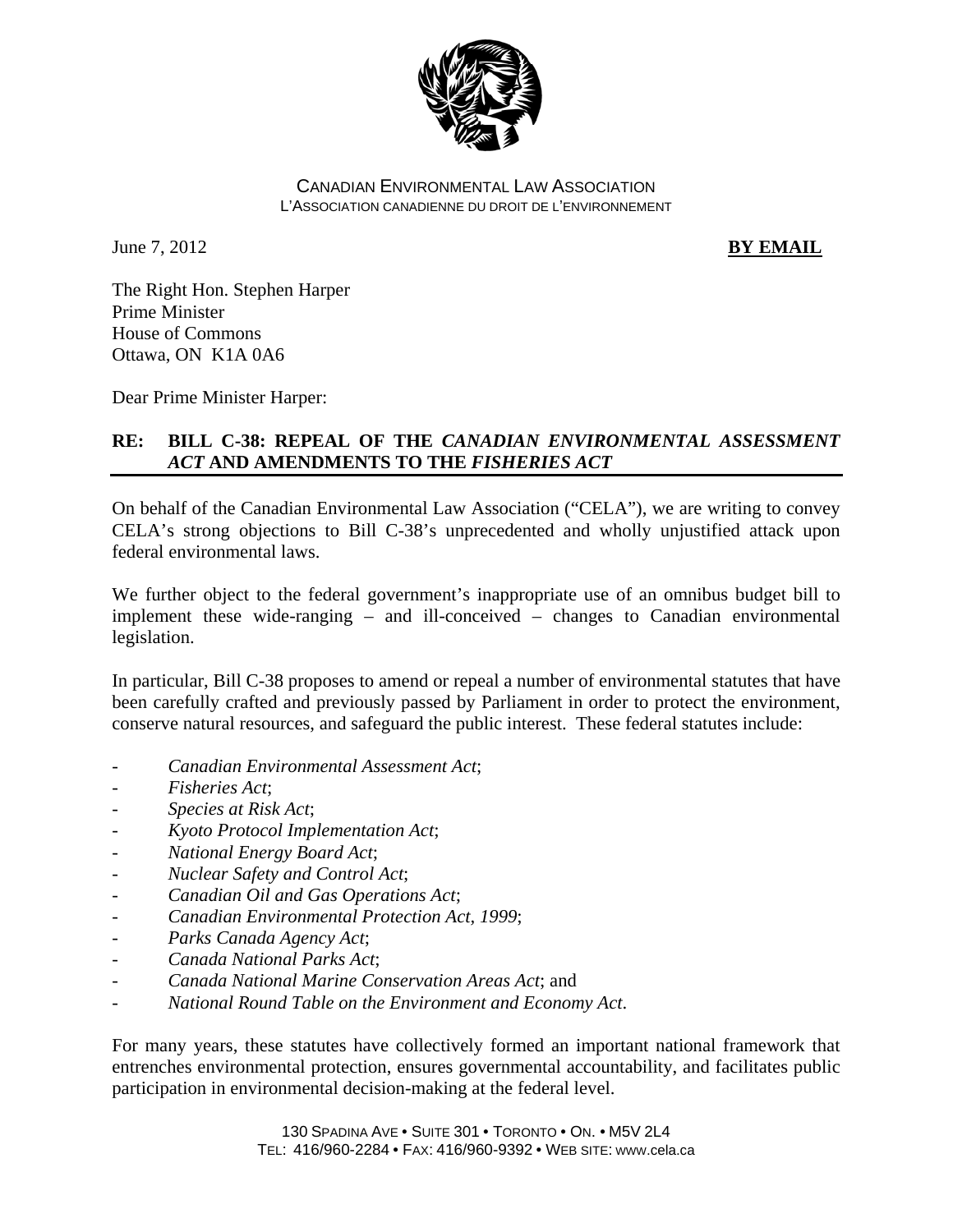However, Bill C-38 attempts to systematically dismantle these laws in a manner that undermines their intended purposes, substantive content, and overall effectiveness. Accordingly, CELA submits that the various environmental components of Bill C-38 do not reflect sound public policy, and should not be enacted by Parliament under any circumstances.

### **PART I – CELA'S BACKGROUND**

Founded in 1970, CELA is a public interest law group whose mandate is to use and improve laws to protect the environment and public health. CELA lawyers represent citizens, environmental groups and First Nations in the courts and before administrative tribunals, including federal agencies and boards affected by Bill C-38 (i.e. Canadian Nuclear Safety Commission). Similarly, CELA has participated in the implementation or enforcement of several of the federal environmental laws that Bill C-38 proposes to repeal or amend.

For example, CELA was extensively involved in the original development of the CEAA and the underlying regulations during the early 1990s, and CELA has participated in previous Parliamentary reviews of the CEAA. In addition, CELA has intervened in Supreme Court of Canada appeals involving the federal environmental assessment regime, and CELA has initiated legal proceedings in the Federal Court of Canada regarding the interpretation and application of the CEAA. Moreover, CELA represents or advises individuals and groups who participate in environmental assessments under the CEAA, including screenings, comprehensive studies, and review panels.

With respect to the *Fisheries Act*, CELA has assisted or represented informants who have commenced private prosecutions under the Act against polluters. Our casework has also involved instances where *Fisheries Act* authorizations for fish habitat alteration, disruption or destruction have triggered environmental assessment requirements under the CEAA. We also undertake public education and outreach activities in relation to the *Fisheries Act* and other federal environmental laws affected by Bill C-38.

## **PART II – CELA'S PRIORITY CONCERNS ABOUT BILL C-38**

While CELA is concerned about all of the environmental law rollbacks contained within Bill C-38, we are writing at this time to highlight our objections to the proposed repeal of the *Canadian Environmental Assessment Act* ("CEAA") and the proposed amendments to the *Fisheries Act*. In our view, these legislative reforms are arguably the most pervasive and objectionable aspects of Bill C-38 from an environmental perspective, as described below.

#### **(a) Repeal of the CEAA**

The current CEAA was originally enacted by Parliament in 1992, and the Act has been periodically amended since that time by successive governments in order to continuously improve the timeliness, efficacy and fairness of the federal environmental assessment process.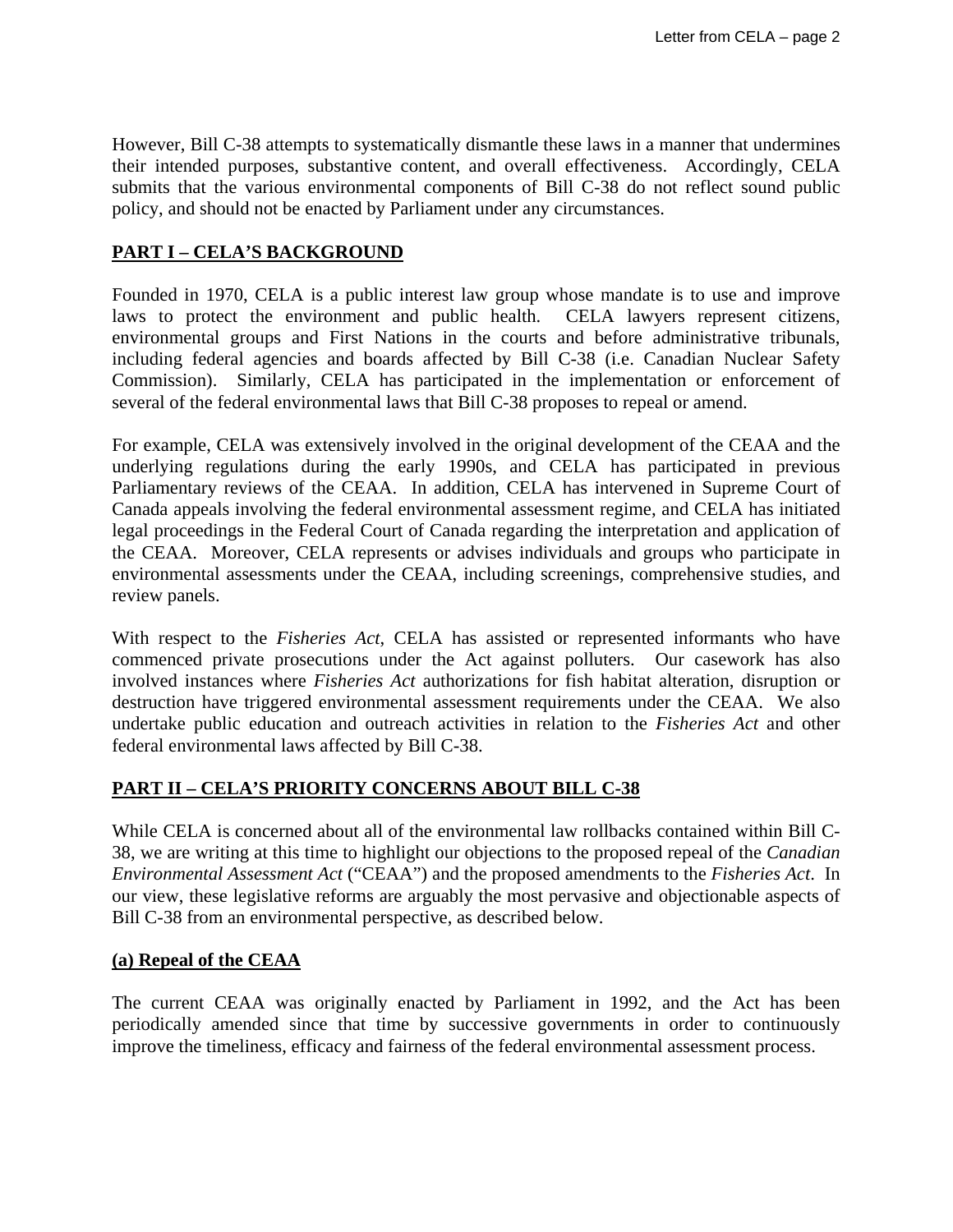In addition, the Standing Committee on Environment and Sustainable Development has previously undertaken detailed public reviews of the CEAA, and has strongly affirmed the importance of having a rigorous federal environmental assessment process for evaluating the environmental risks and impacts of projects which engage federal jurisdiction.

CELA further notes that during the most recent statutory review of the CEAA, the Standing Committee proposed certain changes to the Act, but did not recommend the wholesale repeal of the Act. Similarly, the recent budget statement from the federal government made no mention of repealing the CEAA. Nevertheless, Bill C-38 proposes to abolish the current CEAA in its entirety, and to replace it with CEAA 2012.

During legislative debate last month on Bill C-38, the Minister of Natural Resources claimed that CEAA 20[1](#page-2-0)2 is intended to ensure "a robust environmental review of major projects."<sup>1</sup> However, a close perusal of CEAA 2012 makes it readily apparent that the new Act will not achieve this objective adequately or at all.

To the contrary, CEAA 2012 will: (i) substantially reduce the number, nature and scope of federal environmental assessments; (ii) inappropriately defer environmental planning and decision-making responsibilities to provincial environmental regimes; (iii) greatly increase reliance upon narrowly focused regulatory agencies in the energy sector despite their traditional lack of environmental assessment expertise or experience (aside from occasional joint reviews under the current Act); and (iv) significantly overpoliticize the federal environmental assessment process at all key decision-making stages.

On this latter point, for example, the proposed Act would empower Cabinet to approve projects that will cause significant adverse effects, provided that such effects are "justified in the circumstances" (see sections 52 to 53). However, CEAA 2012 provides no substantive direction or criteria on how such trade-offs are to be determined by Cabinet, or on whether the Cabinet's record of decision will be disclosed to the public.

In essence, CEAA 2012 eliminates the well-established and comprehensive federal environmental assessment requirements found in the current Act, and replaces them with diluted, narrowed and largely discretionary provisions. Moreover, the new Act will likely create more – not less – delay, uncertainty and unpredictability as proponents attempt to navigate controversial projects through the fragmented federal process envisioned by Bill C-38. In this regard, CELA reasonably anticipates that CEAA 2012 will compound – not solve – the root causes of proponents' complaints about the timeliness or efficiency of federal environmental decisionmaking processes.

CELA's overall conclusion is that the retrogressive provisions in CEAA 2012 will set back environmental assessment law by about four decades and, more importantly, the Act will not achieve the public interest purposes set out in the new Act (see section 4). CELA's specific high-priority concerns about CEAA 2012 may be summarized as follows:

<span id="page-2-0"></span> $\overline{a}$ <sup>1</sup> *Hansard* (May 2, 2012) at 1615.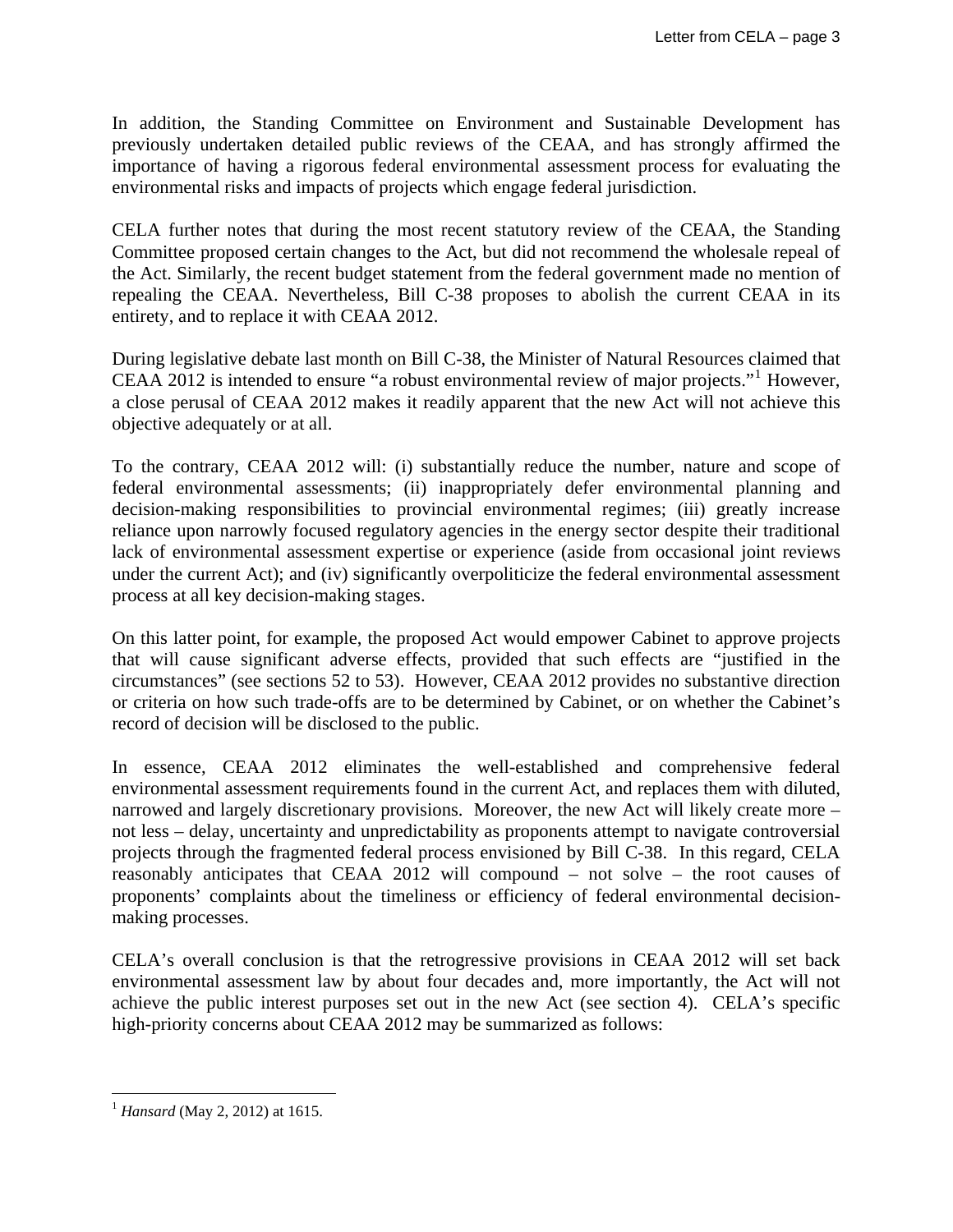- 1. The current CEAA automatically applies to projects that are subject to mandatory "triggers" under the Act (i.e. federal lands, financial assistance, or prescribed permits). This inclusive approach promotes regulatory certainty, and the corresponding environmental assessment obligations under the current Act are generally intended to be commensurate with the scale, risk and complexity of the project (i.e. screenings vs. joint review panels). Conversely, under CEAA 2012, it is unknown at the present time which (if any) projects may be subject to the new Act. This is because the federal government has not revealed its list of "designated projects" under CEAA 2012, and has not provided public input opportunities in relation to the forthcoming list.
- 2. Even if a particular project is "designated" under CEAA 2012, there is no legal guarantee that a federal environmental assessment of the project will actually be conducted under the new Act. For example, for designated non-energy projects, the new Act gives the Canadian Environmental Assessment Agency ("Agency") 45 days to "screen" the project and to determine whether an environmental assessment will be required (see section 10). Under the current CEAA, the Agency does not possess this virtually unfettered discretion to exempt projects, in whole or in part, from federal environmental assessment requirements.
- 3. CEAA 2012 also contains provisions which purport to allow the federal process to be replaced by provincial environmental assessment processes where the Minister of the Environment opines that the provincial process is an "appropriate substitute" for, or "equivalent" to, the federal process for the project (see sections 32 and 37). Given the diverse, inconsistent and often inadequate nature of provincial environmental assessment regimes across Canada, it is exceedingly difficult to foresee how any of them can be deemed to be an "appropriate substitute" for, or "equivalent" to, the federal process, even under CEAA 2012. In contrast, the current CEAA contains no "substitution" or "equivalency" provisions. Instead, the Act presently contains provisions which are intended to facilitate coordination of, and harmonization between, federal and provincial environmental assessment processes which may be applicable to the same project. In our view, this is the preferable approach for avoiding alleged overlap or duplication between the federal and provincial processes. However, it appears to CELA that these existing provisions have been woefully underutilized to date, and that it is premature to jettison these provisions in favour of ill-defined and untested "substitution" or "equivalency" arrangements under the new Act.
- 4. Even in those rare cases where a "designated" project may remain subject to federal environmental assessment requirements, CEAA 2012 unduly narrows the scope and content of the environmental assessment. For example, the definition of "environmental effects" under the new Act does not capture the full range of adverse biophysical, socioeconomic and cultural effects (or their interactions) that may be caused by a project. Instead, the definition is limited by section 5 to a narrow subset of issues (i.e. fish, aquatic species at risk, migratory birds, etc.). Similarly, section 19 of the new Act excludes key environmental assessment considerations – such as the alleged "need" for the project, the comparison of "alternatives to" the project, or the effects upon the capacity of renewable resources – which are expressly mentioned in the current CEAA.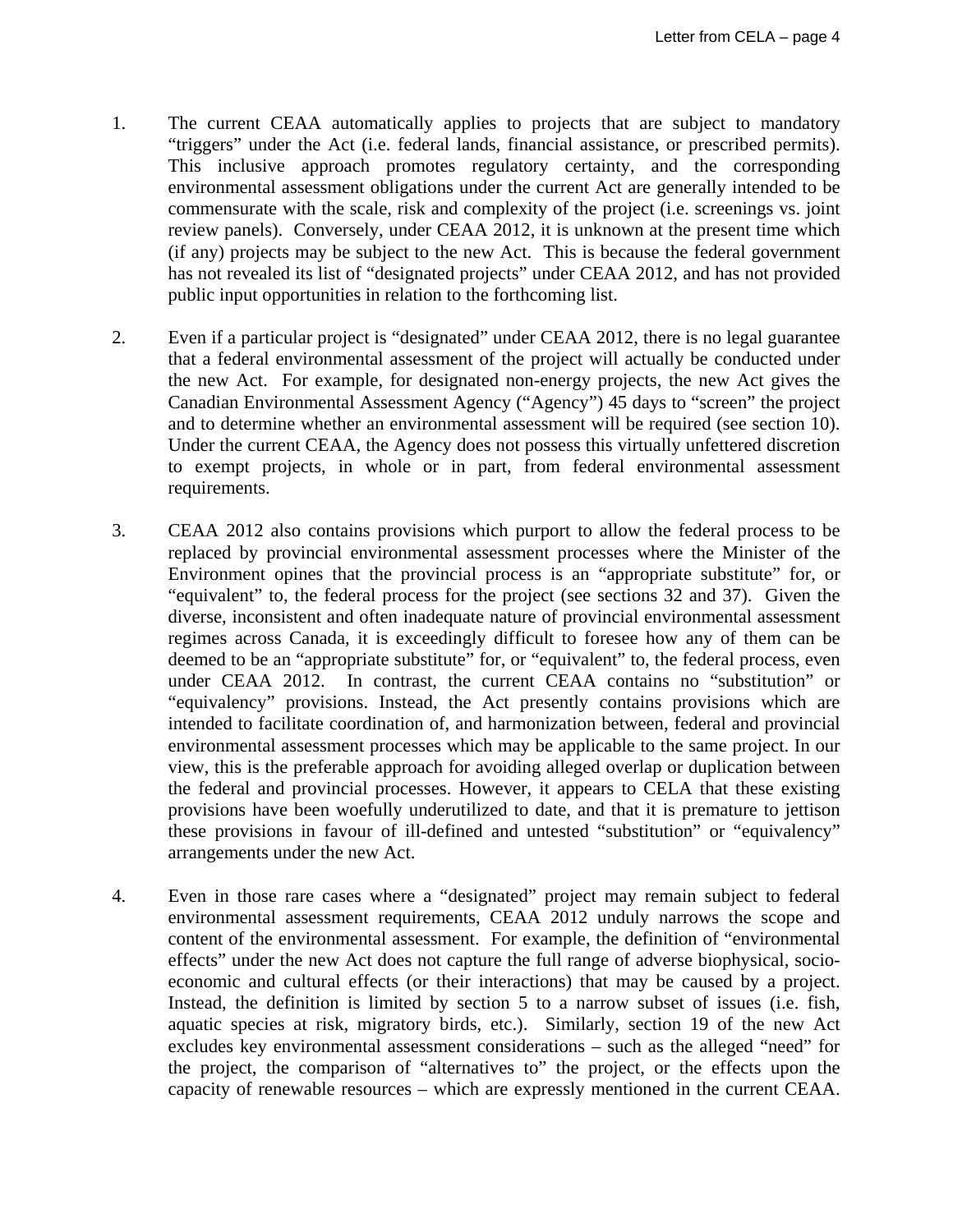Moreover, the application of CEAA 2012 would occur too late in the proponent's planning process, long after key threshold decisions about the purpose, design, operation, and location of the proposed project have been made by the proponent (usually in the absence of meaningful public input).

5. In addition to creating or compounding problems within the federal environmental assessment process, CEAA 2012 fails to make any headway on the real issues requiring legislative action by Parliament. For example, CEAA 2012 fails to include any provisions aimed at: (i) strengthening environmental sustainability considerations; (ii) entrenching strategic environmental assessment of governmental policies, programs or plans on a firm legislative basis; (iii) addressing the various shortcomings in public participation opportunities and participant funding programs under the Act; (iv) ensuring procedural fairness and greater rigour in review panel proceedings; or (v) establishing mechanisms for assessing the cumulative effects of the numerous "small" projects that will no longer require environmental assessments under CEAA 2012.

For these and other reasons (i.e. arbitrary time limits, restrictive definition of "interested parties" in public hearings, etc.), CELA calls upon the House of Commons and the Senate to not enact CEAA 2012 contained within Bill C-38.

#### **(b) Amendments to the** *Fisheries Act*

The *Constitution Act, 1867* gave the federal government exclusive jurisdiction over seacoast and inland fisheries, primarily because management of these valuable natural resources was considered to be a matter of national importance. The earliest version of the federal *Fisheries Act* was originally enacted by Parliament in 1868, and the current fish habitat protection provision was put in place in 1986.

The protective prohibitions in the current Act (section 35(1) and 36(3)) apply to Canadian waters frequented by "fish", which are broadly defined as: (i) parts of fish; (ii) shellfish, crustaceans, marine animals and any parts thereof; and (iii) the eggs, sperm, spawn, larvae, spat and juvenile stages of fish, shellfish, crustaceans and marine animals."Fish habitat" is also broadly defined under the Act as "spawning grounds and nursery, rearing, food supply and migration areas on which fish depend directly or indirectly in order to carry out their life processes."

However, Bill C-38 proposes several sweeping changes to the existing *Fisheries Act*, particularly in relation to the application of the Act and its current prohibition against the harmful alteration, disruption or destruction of fish habitat. If enacted, these amendments will seriously weaken the Act and its ability to effectively protect fish and fish habitat across Canada. Like the above-noted repeal of CEAA, the recent federal budget statement made no mention of re-writing the habitat provision of the *Fisheries Act* or restricting its application to certain types of fisheries or socalled "major" waterways.

CELA's specific high-priority concerns about the proposed *Fisheries Act* amendments may be summarized as follows: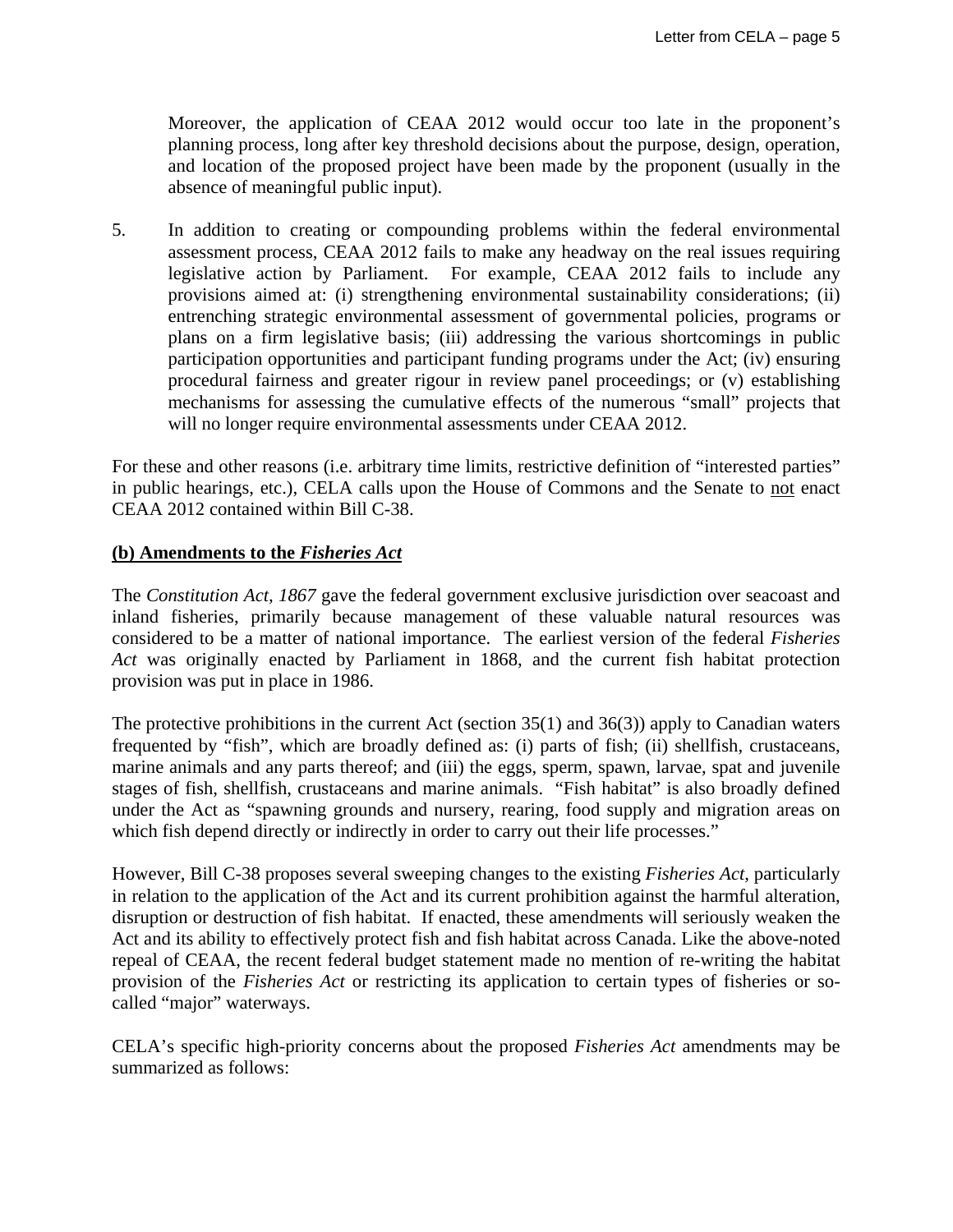- 1. Section 35(1) of the current *Fisheries Act* properly prohibits all forms of harmful alteration or disruption of fish habitat, regardless of whether the harm is short- or longterm in nature. This will no longer be the case under the Bill C-38 amendments to the Act. Among other things, the proposed new prohibition only applies to "serious harm" to fish that "are part of a commercial, recreational or Aboriginal fishery, or fish that support such a fishery." "Serious harm" is defined as including only the "death of fish" (not injury or displacement), and only the "permanent" alteration to, or destruction of, fish habitat. Thus, the scope and content of existing fish habitat protection will be significantly narrowed under the Bill C-38 amendments, particularly since the focus of the revised prohibition is upon fish species with utilitarian value.
- 2. The Bill C-38 amendments unjustifiably expand the authority of the federal government to pass regulations authorizing harm to fish and fish habitat. For example, Bill C-38 proposes that works, undertakings and activities prescribed by regulation would be automatically exempted from the revised prohibition, and that certain prescribed waterbodies in Canada would also be automatically exempted from the prohibition. These regulations have not been disclosed to date, but once promulgated, the regulations will mean that federal staff are no longer to be notified about, or closely review, exempted projects or exempted waterbodies. Moreover, it will no longer be an offence under the Act for exempted projects to kill fish or destroy habitat, provided that the conditions in the regulation (if any) are met. This approach will effectively deprive countless lakes, rivers and streams – and the fish and fish habitat therein – from the legal protection currently conferred under the *Fisheries Act* at the present time.
- 3. The Bill C-38 amendments are also intended to facilitate the delegation (or devolution) of fisheries management and regulation to the provinces. For example, aside from generally empowering the Minister to enter into administrative agreements with the provinces on various matters, the amendments further stipulate that if there is a provincial provision that is "equivalent in effect" to regulations under the *Fisheries Act*, the Cabinet may order that the Act or regulations do not apply in the province. No such equivalency provisions exist in the current *Fisheries Act*, and no compelling reasons have been offered by the federal government to explain its attempted delegation (or abdication) of its fisheries responsibilities to the provinces. Moreover, as a matter of constitutional law, the provinces do not possess the jurisdictional authority to enact and enforce their own fisheries legislation. Therefore, it remains unclear how any existing provincial provisions can be deemed to be "equivalent" under the Bill C-38 amendments.

For these and other reasons, CELA calls upon the House of Commons and the Senate to not enact the *Fisheries Act* amendments contained within Bill C-38.

### **PART III - CONCLUSIONS**

In summary, CELA submits that the uncertain, inefficient and excessively discretionary process created by CEAA 2012 cannot be regarded as a legitimate or *bona fide* environmental assessment process. To the contrary, the process under the new Act is best characterized as a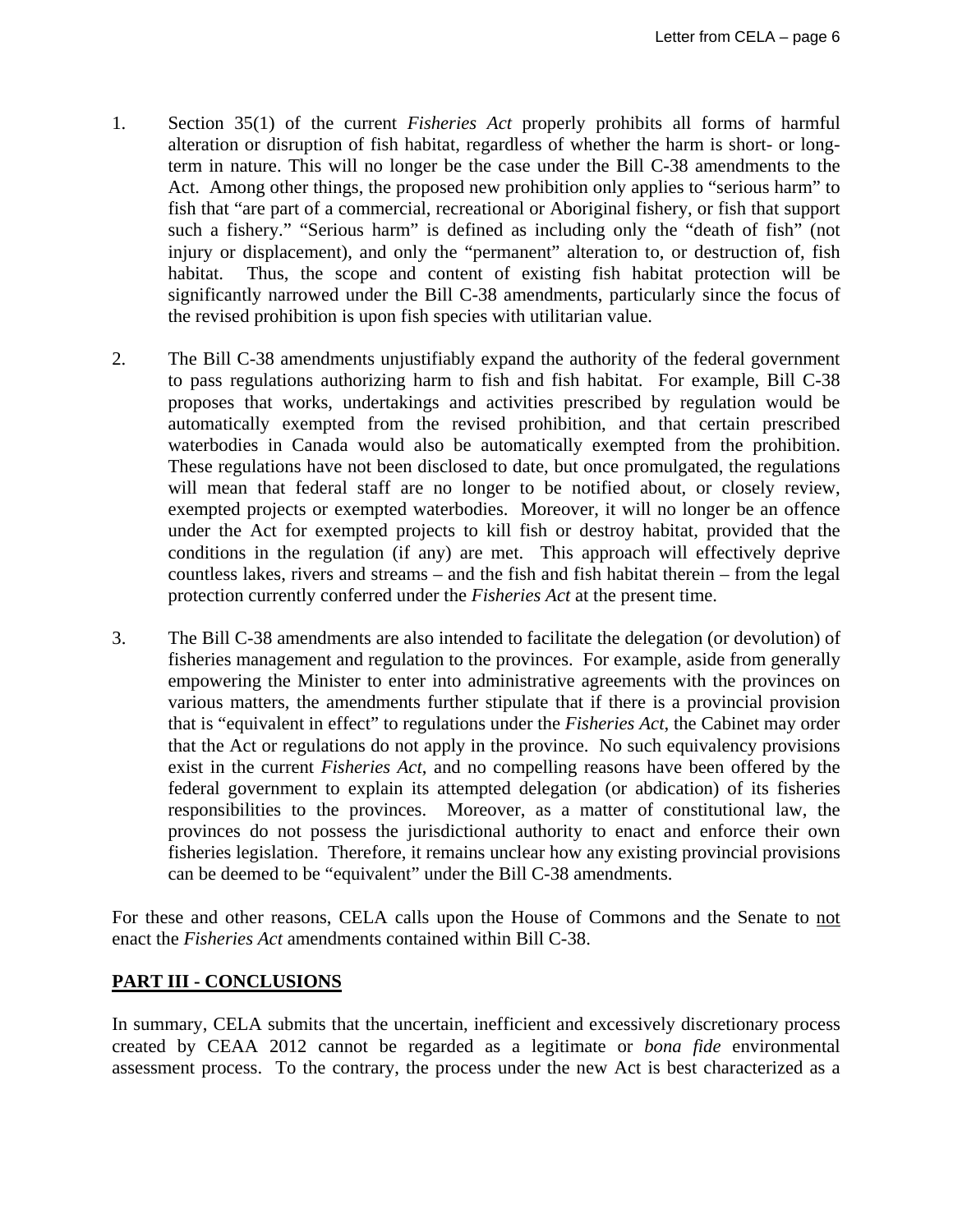rushed, highly constrained and wholly unacceptable information-gathering exercise intended to "greenwash" environmentally significant projects across Canada.

Similarly, CELA submits that the proposed amendments to the *Fisheries Act* appear to have little to do with protecting fisheries or aquatic ecosystems. Instead, the amendments are primarily aimed at removing potential regulatory roadblocks for major projects that otherwise would run afoul of current habitat protection provisions within the Act.

Taken together, these and other legislative changes in Bill C-38 will most assuredly not result in "responsible resource development", as claimed by the federal government. Instead, the environmental law changes (coupled with announced job cuts, funding reductions and facility closures within federal departments across Canada) will undoubtedly lead to rampant, poorly scrutinized, and potentially harmful resource development, particularly in the energy context (i.e. pipelines, oilsands, etc.).

Accordingly, CELA respectfully requests that:

- 1. All proposed environmental law changes (especially those in Part 3 of the bill) must be severed and withdrawn from Bill C-38 forthwith; and
- 2. If the federal government still intends to proceed with such changes, then they should be reframed as individual, stand-alone bills, and should be made subject to meaningful public and Parliamentary review, including hearings by the Standing Committee on Environment and Sustainable Development.

We look forward to your timely response to these requested actions. Please contact the undersigned if you have any questions or comments about this matter.

Yours truly,

## **CANADIAN ENVIRONMENTAL LAW ASSOCIATION**

Theresa A. McClenaghan Richard D. Lindgren Executive Director Counsel

cc. The Hon. Peter Kent, Minister of the Environment The Hon. Keith Ashfield, Minister of Fisheries and Oceans James Rajotte, Chair, Standing Committee on Finance Mark Warawa, Chair, Standing Committee and Environment and Sustainable Development Leon Benoit, Chair, Standing Committee on Natural Resources W. David Angus, Chair, Senate Committee on Energy, the Environment and Natural **Resources**  Thomas Mulcair, Leader of the Official Opposition Bob Rae, Liberal Leader